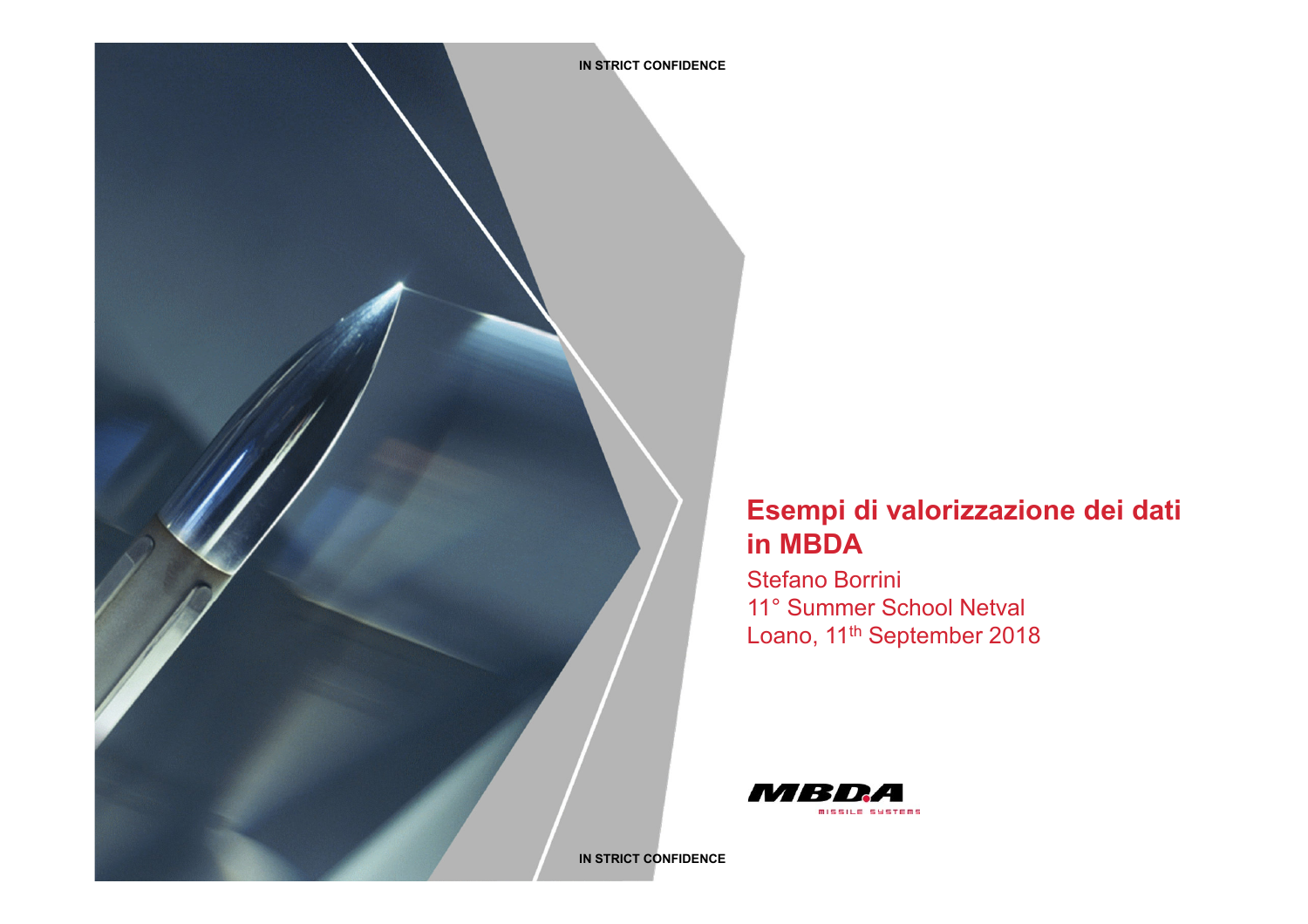

*Obiettivi di Valorizzazione dei dati in MBDA*

- **Benefici attesi dall'adozione di tecnologie e processi legati ai «Big Data»:** 
	- L'ottimizzazione dei processi industriali interni, al fine di ridurre costi e tempi e di migliorare il servizio offerto ai clienti.
		- Industrial Process
	- Creazione di nuove generazioni di prodotti e servizi, che ogni volta possono essere migliori a livello di performance, usabilità e meno difettosi.

**IN STRICT CONFIDENCE** 

- Supportability and Readiness
- Future Weapon Systems Architecture
- AI priority working streams

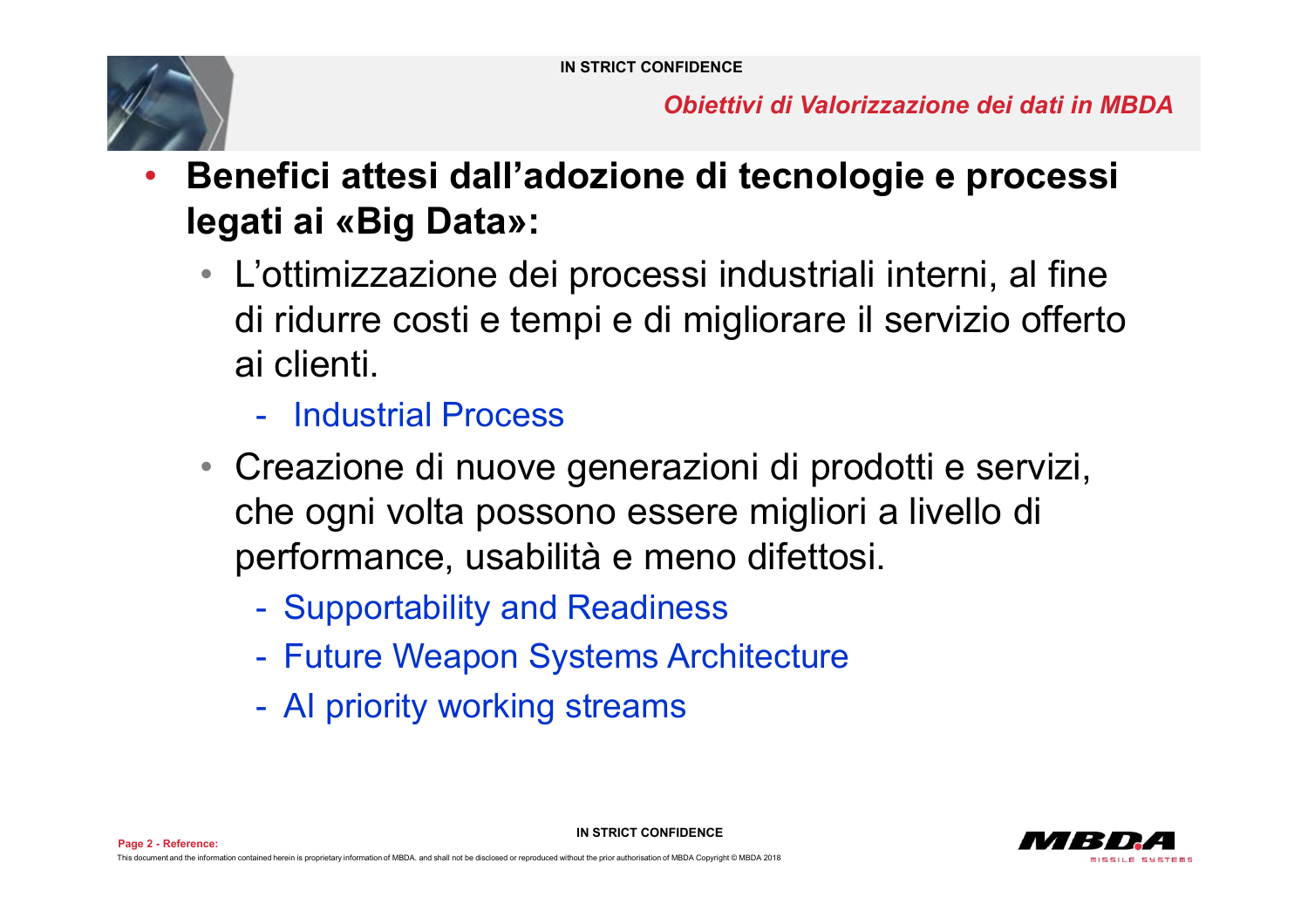

*Esempi di valorizzazione dei dati – Industrial Process*

# • **Factory of the Future beneficia delle tecnologie emergenti**

- Digital Continuity attraverso l'intero ciclo di vita del prodotto
- Robots, Cobots ed Automazione
- Digital twins / Smart Testing
- Data analytics for processes optimization
- 3D Printing Technologies



**Page 3 - Reference:**  This document and the information contained herein is proprietary information of MBDA. and shall not be disclosed or reproduced without the prior authorisation of MBDA Copyright © MBDA 2018

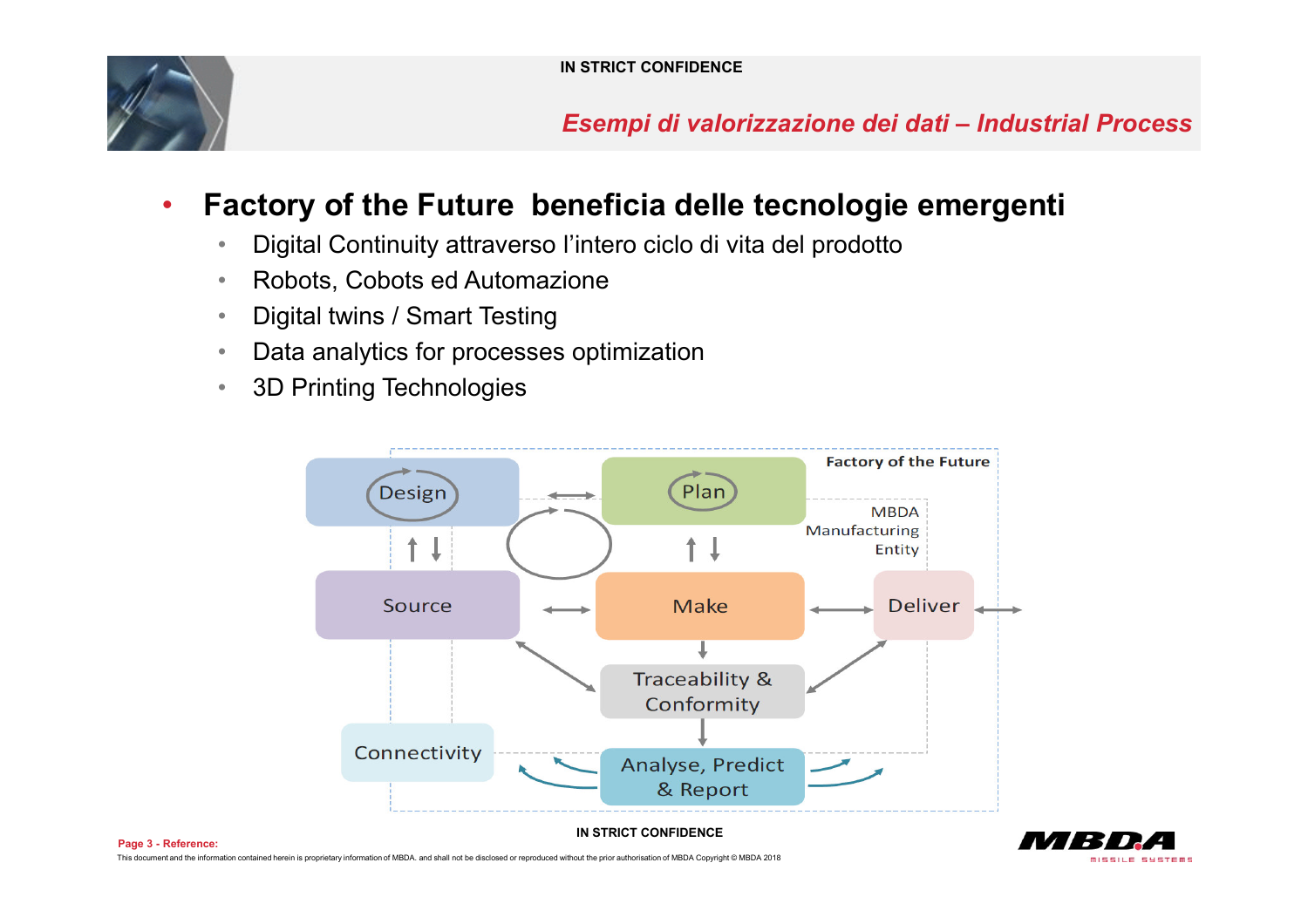

*Esempi di valorizzazione dei dati - Supportability and Readiness* 

- **Life Management using HUMS (Health and Usage Management Systems)** 
	- Prognostic
	- Asset Management
	- Tracking Management

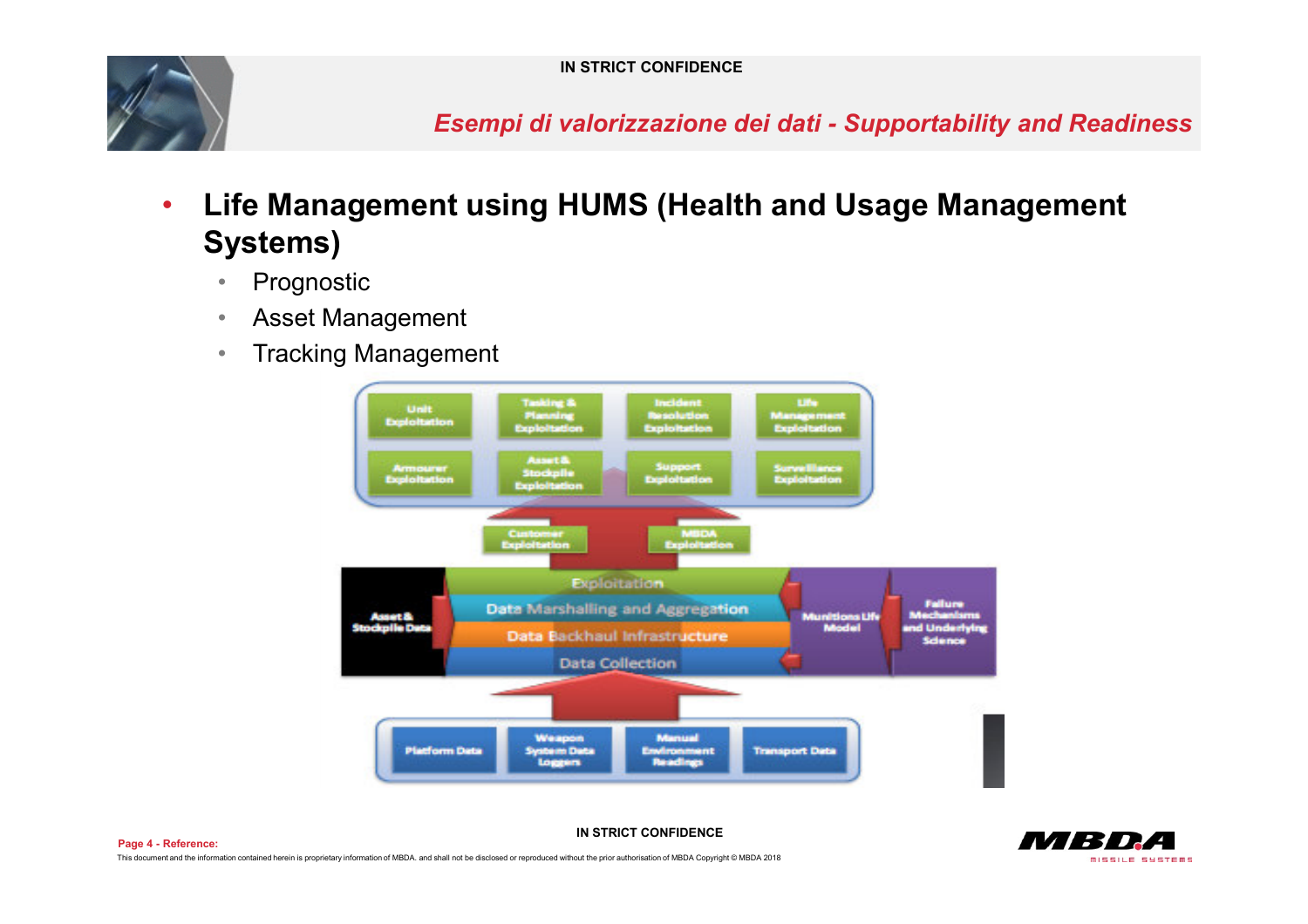

*Esempi di valorizzazione dei dati – Future Weapon Systems architecture*

# • **Open System and Command & Control architectures**

- Multi Sensor Data Fusion
- Enhanced Situation Awareness
- Flexible & reconfigurable Weapon Systems

# • **Enhance Cyber protection**

• Predict cyber attack









**Page 5 - Reference: IN STRICT CONFIDENCE**  This document and the information contained herein is proprietary information of MBDA. and shall not be disclosed or reproduced without the prior authorisation of MBDA Copyright © MBDA 2018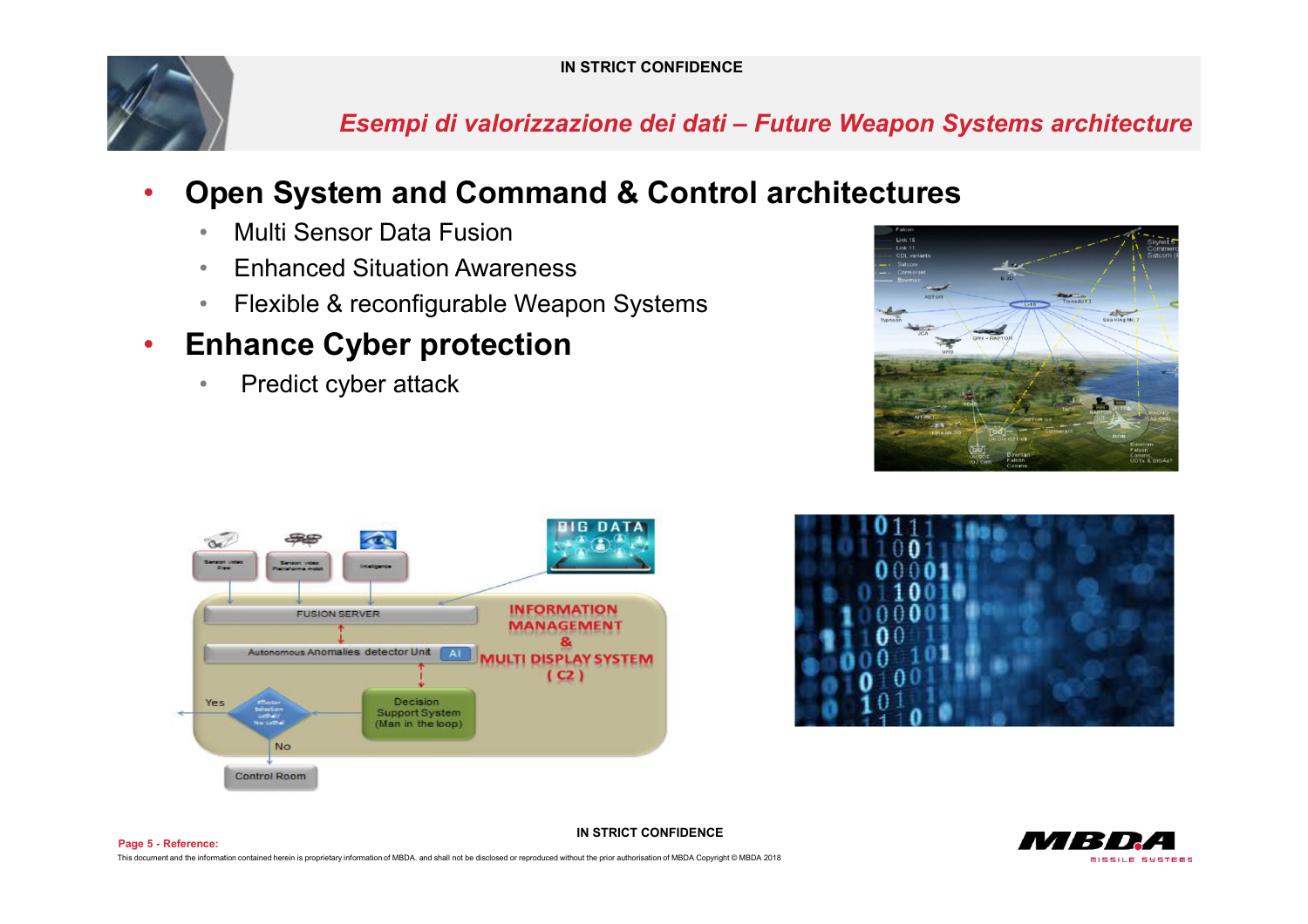

*Esempi di valorizzazione dei dati – AI priority working streams*

- **Big Data tools and techniques will boost AI based new disruptive capabilities**
- **AI priority working streams identified and initialized to enhance equipments, Missile and Weapon Systems performances**